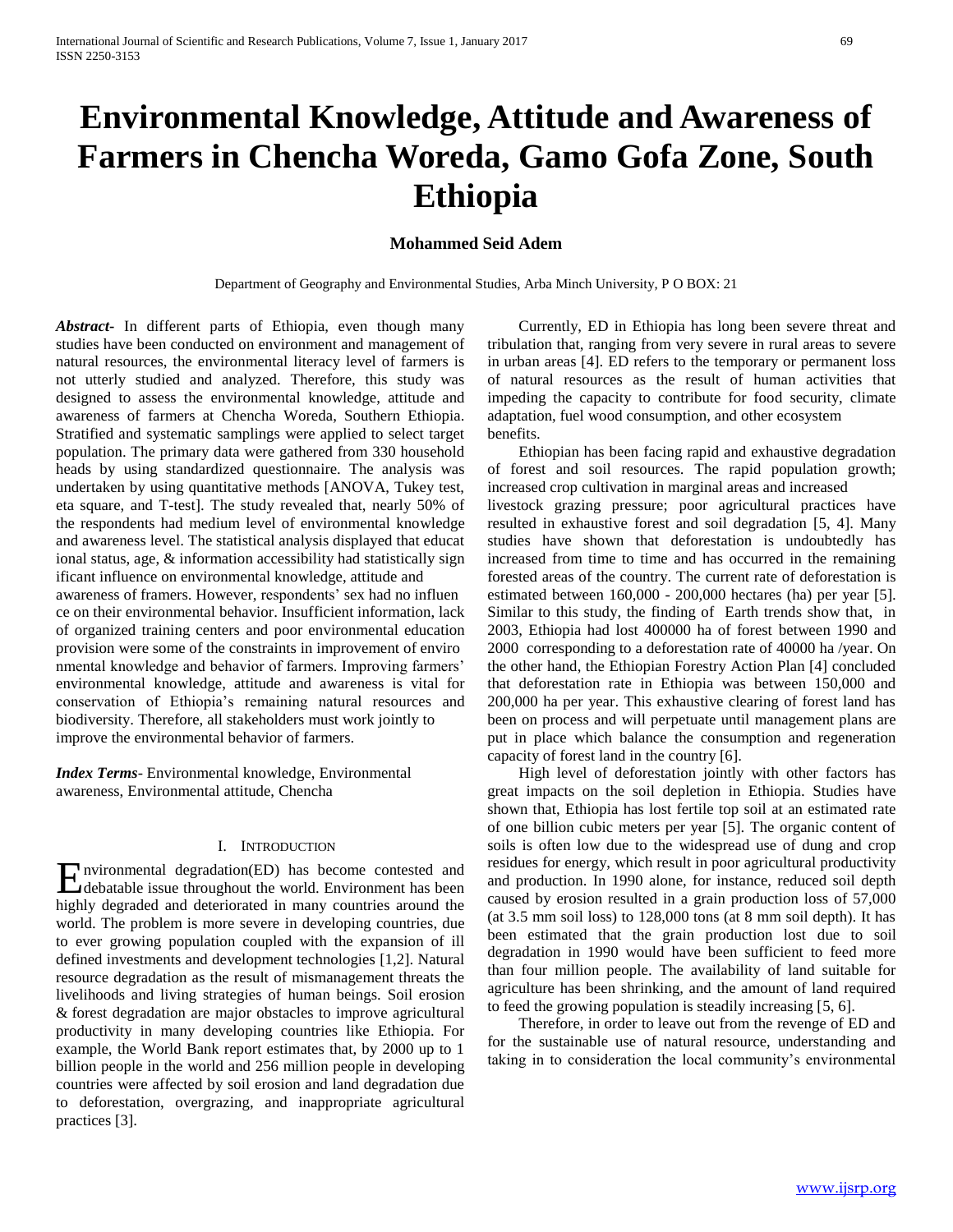awareness, attitude and perception  $1$  play their own substantial roles. Farmers' environmental literacy level and behavior help the local community to actively participate in conservation of environment, to develop sense of ownership, and to make sound policies and strategies for responding the economic and social impacts of forest and land degradation [7]. Again for the applicat ion of bottom-approaches in environmental management, the environmental literacy level of local people plays the crucial role especially in developing countries, like Ethiopia. In different parts of the Ethiopia, environment degradation and their causes as well as the possible solutions have been studied indeed, however the community's environmental knowledge, attitude and awareness level as well as perception to environmental degradation and resources management have not yet well studied and documented. Thus, this paper was designed to examine the local community's [farmers] environmental knowledge, attitude, and awareness level in Chencha Woreda<sup>2</sup>, Gamo Gofa zone, Ethiopia. The research was undertaken to answer the following basic questions: what is the environmental knowledge, attitude and awareness level of the farmers in Chencha Woreda?

#### II. RESEARCH METHODOLOGY

## **Profile of the study area**

 $\overline{a}$ 

This study was conducted in Tegecha, Losha and Mafonazolo purposively selected kebeles<sup>3</sup> of Chencha Woreda which is one of the 13 Woredas of Gamo Gofa zone (fig.1). Chencha Woreda is located about 530kms and 303kms far away from Addis Ababa, the capital city of the Ethiopia and Awasa, the capital city of Southern Nations and Nationalities and People Regional State (SNNPR) respectively. It is also located between  $6^{0}8'55"$  to  $6^{0}$  $25'30''$ N and $37^0$  29' 57" to 37<sup>0</sup> 39' 36"E. Its elevation is found between 1300 and 3250 m above sea level. Currently the Woreda covers an estimated area of  $445 \text{ km}^2$  and divided into  $45 \text{ rural}$ and 5 urban kebeles.

 The Woreda is divided into two agroecological zones, Dega and Woina Dega, accounting for about 82% and 18% of the total area respectively. It has received bimodal rainfall regimes. The first is from March to April and the second round occurs June to August. The annual rainfall of the Woreda is between 900mm to 1200mm. And the minimum and maximum temperature records vary between 11 to  $13^0C$  and 18 to  $23^0C$  respectively.

 Chencha Woreda is one of the most densely populated areas in SNNPR. The crude density is  $382$  persons/ $km^2$ . The total population of the Woreda was about 111,680 of which 51, 307 were men and 60, 373 were women with urban population of nearly 12 per cent [8]. Mixed high land farming is the farming system which is practiced by the community. Barley and Wheat are the dominant crops cultivated by the local farmers. Framers

also have engaged in cultivation of Maize, Peas, Beans, Potatoes, Enset and tree cabbage.



**Figure 1. Map of the study area**

#### **METHODS**

#### **Respondents and Sampling Techniques**

 The participants of this study included the household heads (male and female) of the selected kebeles of the Woreda. The total household heads number and list were taken from the Woreda Agriculture bureau and the Kebele's administration office. The total number of the household heads was about 1085, of which Losha, Tegecha and Mafonazolo consisted 364, 331 and 390 household heads respectively. In order to determine the sample size from the entire household heads, the researcher used the following statistical formula [9].

$$
\mathbf{n} = \mathbf{n}_0^* \mathbf{N} / \mathbf{n}_0 + (\mathbf{N} \cdot \mathbf{1})
$$

$$
\mathbf{n}_0 = (\mathbf{z}/\mathbf{e})^2 \mathbf{p} \mathbf{q}
$$

Where:-

 **n**= Sample size  **N**= Total population

 $\mathbf{n}_0$  = Sample size of the pilot study

**z**= Value of the confidence level at **1.96 (95%)**

 **e**= Sampling error at **0.05 (5%)**

 **p**= Estimated value for the proportion of sample that will respond to pilot test

**q**= Estimated value for the proportion of sample that is not responded to pilot test  $(q=1-p)$ 

 Based on the above sample size determination formula, 364 sample populations were taken from the three kebeles. Moreover, stratified sampling was applied to get proportional sample size from each kebele and sex of respondents:[111 from Tegecha, 122 from Losha and 131 from Mafonazolo sample population were taken]. Finally systematic sampling was implemented to contact the target population of the study.

#### **Data Collection and Analysis instruments**

In order to collect data from selected respondents, questionnaire

<sup>&</sup>lt;sup>1</sup> Perception is means by which people seek to understand environmental degradation, causes as well as its consequences to take responses.

<sup>2</sup> Woreda: governmental administration unit next to Kebele in Ethiopian context. Which is equivalent to district

Kebele: the lowest administrative unity in Ethiopia context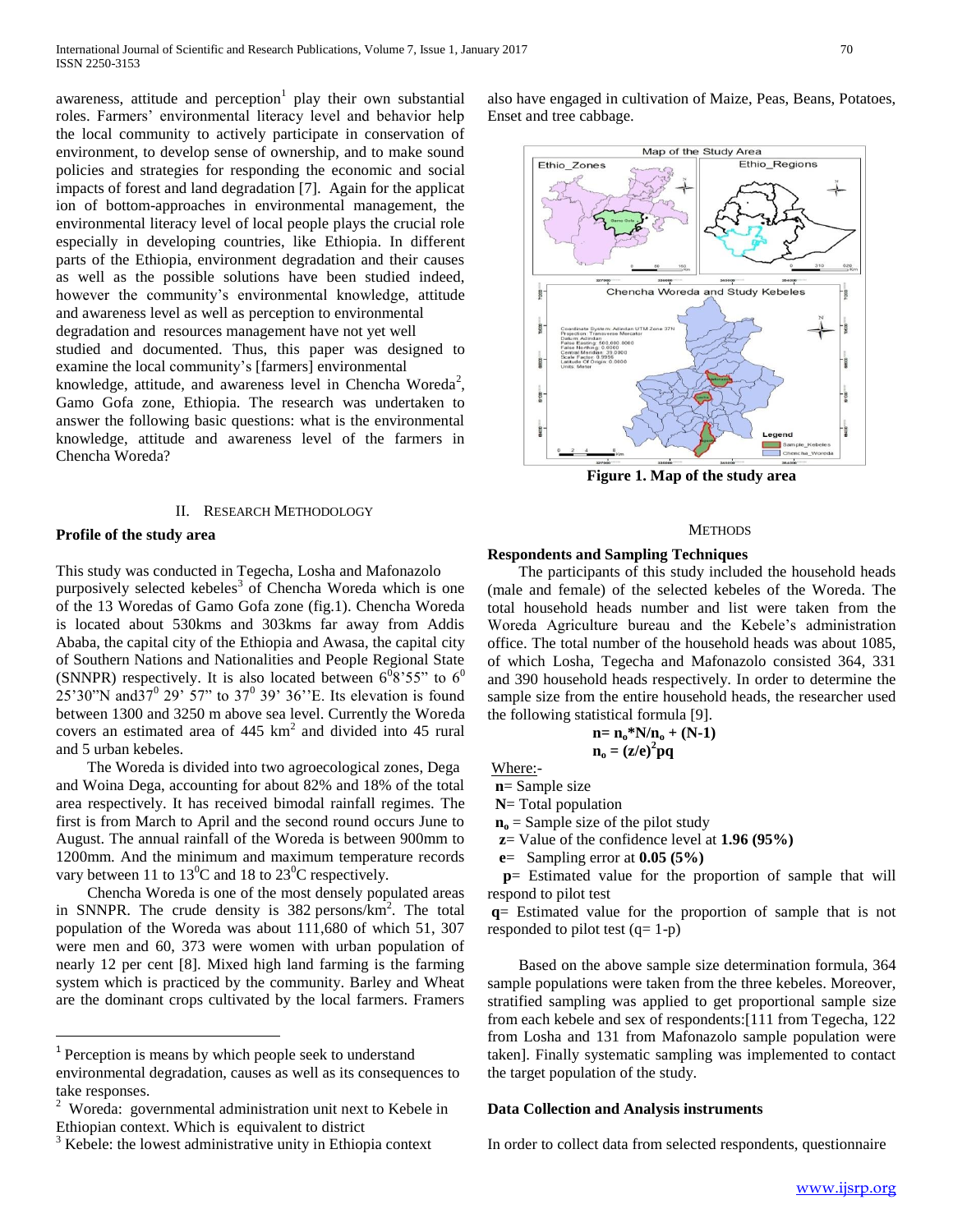was used. The standardized items were adapted from previously conducted research and further revision and modification were made. The questionnaire had four parts; the first part included items about environmental knowledge, the second part items to measure environmental attitude and the third included items used to measure the environmental awareness of respondents. The last part consisted items about environmental information sources and the background information of respondents. The items included both local and global environmental issues. The global issues included pollutions, biodiversity and conservation, and climate change. Majority of the items constructed from local environmental issues: Agricultural activities, soil & soil conserva tion, deforestation and forest management, population growth and environment, and the roles of community in preservation and sustainable management of natural resources. Apart from statistical measures, the items were further reviewed by

knowledgeable and experienced researchers from Geography and Environmental studies and Psychology department of ArbaMinch University. And based on the comments items reconstruction was undertaken for final usage. Furthermore, by using the revised items pretest/pilot study/ was also made. It was vital to evaluate the quality of the items and to include mare local environmental issues. Finally, the final version was administered to 364

respondents. However, the analysis was undertaken by using 330 questionnaires which is about 91% of the sample populations. During screening time 28 incomplete and wrongly answered questionnaires removed [7 from Tegecha, 10 from Losha and 11 from Mafonazolo]. And 6 questionnaires were not returned back from respondents: 1 from Tegecha; 3 from Losha and 2 from Mafonazolo.

 The respondents' knowledge, attitude and awareness level to environmental issues were measured by using the following adapted standardized items. To measure the respondents'

environmental knowledge the researcher used items developed by [10], which was used to determine the environmental knowled ge of different community groups in Florida. From the original document some items were modified and additional three items were added to consider the local environmental conditions and nature of respondents. The reliability of items in this study was about 0.76 (KR-21). Fifteen items [nine true/false and six multiple type items] were used to measure the environmental knowledge level. When the respondents selected the right answer they were given 1 and otherwise 0 was given for wrong answer. Based on the total score of fifteen items respondents were categorized in to three knowledge levels. Respondents who scored 0- 5 and 6-10 points out of fifteen marks categorized under low and moderate level of knowledge respectively. Respondents scored 11-15; it was considered that, they have high level of environmental knowledge.

 The environmental awareness of the respondents [farmers] was measured by using fifteen Likert type (5point) items.

disagree and strongly agree positive and negative statements respectively. When a respondent scored one point for all of all items the minimum point would be 15 and 75 beingthe maximum point while the respondent scored five for all statements. The researcher, therefore have assigned three levels: low, medium and high for respondents' environmental awareness [11], based on the mean scores. That is, high awareness level being , the mean scores is greater than three, the medium level of awareness represented by the mean score of three(slightly agree)and the low level represented by the mean scores of less than three.

 Similarly, it was also attempted to assess the environmental attitude of the farmers by using standardized scale, which adapted from [12, 13]. For the current study, the adapted instrument included fifteen items which rated from 1(strongly disagree) to 5 point (strongly agree) for positive statements and the vice versa is true for the negatively stated statements. And the reliability was  $\alpha=0.85$ . To determine the environmental attitude of respondents the mean scores were categorized into three: the means scores greater than three representing favorable attitude category, undecided (apathetic) attitude described by mean scores of three and unfavorable attitude category comprising mean scores of less than three.

 Finally the data were analyzed by suing Statistical Package for Social Science: SPSS (version 20). Quantitative techniques: ANOVA, Tukey test/HSD/, eta square, T-test were applied for analyzing data and measuring of significance level. Generally, based on the result of study conclusions and recommendations were made.

#### III. RESULT AND DISCUSSION

# **Environmental Knowledge, Awareness and Attitude level of Respondents**

 As previously stated that the core intent of this study was to determine farmers' environmental behavior specially, attitude, knowledge and awareness level to environmental issues in Chenc ha Woreda, South Ethiopia. In Ethiopia, farmers' environmental literacy<sup>4</sup> level has played crucial for the sustainable use of natural resources [land, forest, soil…]. Community's environmental knowledge, awareness, attitude and generally environmental behavior are very necessity for the development of community based and bottom-up natural resource management systems and strategies, especially in rural areas of the country. Environmental knowledge is a body of facts, and principles concerning environ mental issues that accumulated by individual through study [14]. Meaning that, it is information about environmental problems, causes of the problems and consequences that have been accumulated by individual or group of community through personal observation, study and life experiences. In this study, respondents' environmental knowledge was measured by busing

 $\overline{a}$ 

The standardized environmental awareness scale adapted from [11].They found consistency with reliability of 0.72 (KR-21). In this current study, the researcher also found good reliability of Cr onbach's alpha,  $\alpha$ =0.78 for the standardized environmental awareness items. For each statement 1 up to five points were given in scale. The maximum point (5) given for strongly agree and strongly disagree for positively and negatively stated items respectively,where as the minimum,1 point weighted to strongly

 $4$  Environmental Literacy is a set of knowledge, understanding, skills, concerns, attitudes, and habits of mind that empowers people to relate their environment in a positive fashion, and participate in any environmental management activities as well as to establish environmentally sustainable economic and social activities.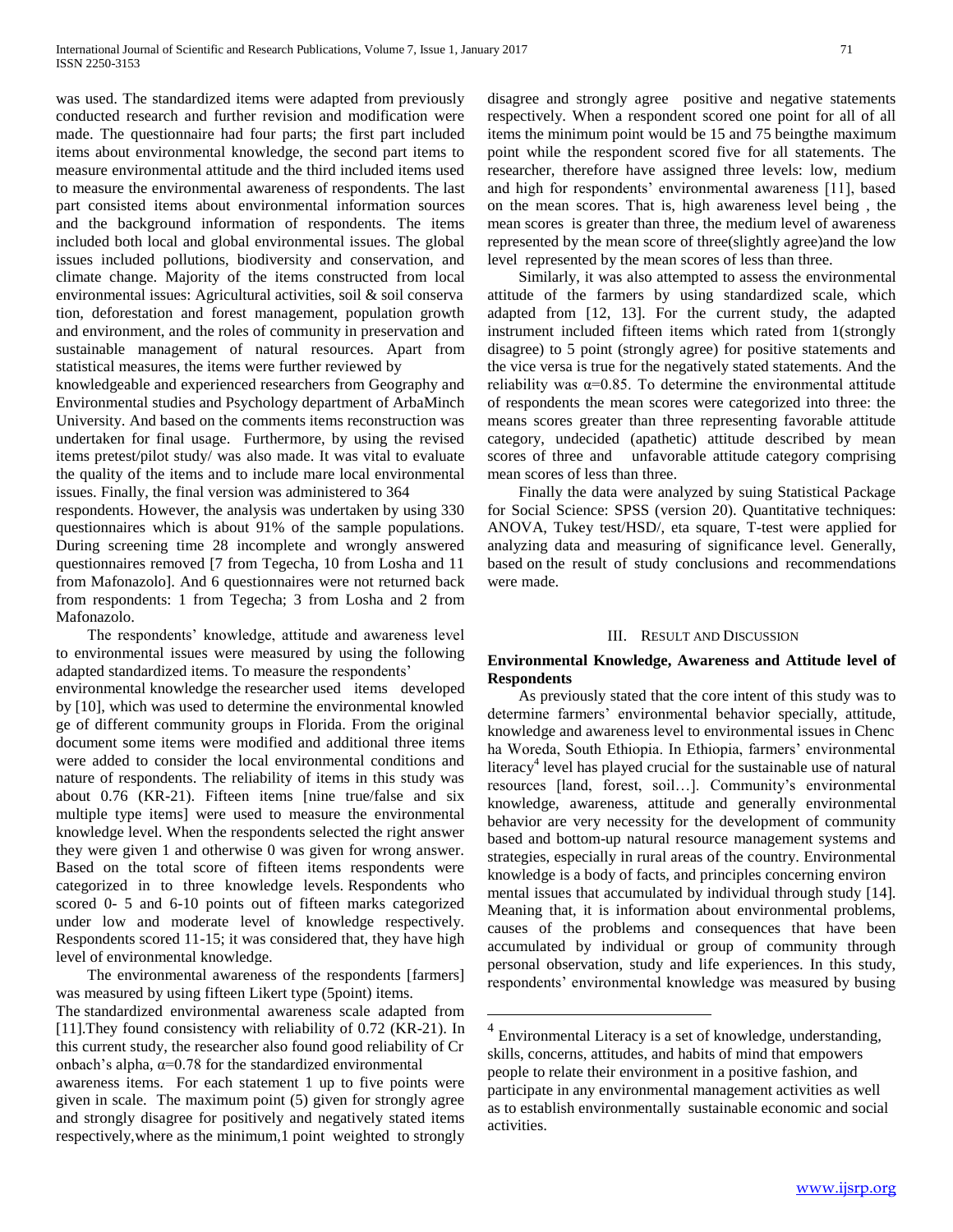standardized items. The result of study [about environmental knowledge] could be displayed in the following table (1). The table depicts that, 69.7% of the respondents categorized under high level of knowledge about environmental issues whereas

13% of them classified under low level of knowledge and the rest at medium level.

| Level of category                  |     | frequency of respondents |
|------------------------------------|-----|--------------------------|
|                                    | No. | percent                  |
| High level of knowledge $(11-15)$  | 230 | 69.7%                    |
| Medium level of knowledge $(6-10)$ | 57  | 17.3%                    |
| Low level of knowledge $(0-5)$     | 43  | 13%                      |
| Total                              | 330 | 100\%                    |

## **Table 1. Frequency of respondents' Environmental knowledge level**

 For this enquiry, environmental awareness refers to: the attention, concern and sensitivity of the respondents to environmental problems, and natural resources conservation issues. The following table (2) presented the environmental awareness level of respondents. The data analysis revealed that nearly half of the respondents (56.1%) had high level of awareness about issues that related environment, environmental problems and conservation activities in the study area. On the other hand 20% of 330 respondents mean scores showed that, they had low level of environmental awareness. Table (3) also displayed the environmental attitude of respondents. Environmen tal attitude refers to the acquisition of values, feelings, and motivations towards the environment, environmental problems, socio-economic and political issues that have association with management and conservation of natural resources.

| No. | percent                    |
|-----|----------------------------|
| 185 | 56.1%                      |
| 79  | 23.9%                      |
| 66  | 20.0%                      |
| 330 | 100%                       |
|     | Source: field survey, 2016 |

## **Table 2. Environmental Awareness level of the respondents**

 As the survey analysis revealed that, out of the total respondents 238 of them had favorable attitude to environment, pro-environmental actions and conservation activities, whereas 33 respondents had unfavorable attitude. Consequently the

analysis showed that 33 participants had neither favorable nor non-favorable attitude about environmental issues, i.e. they were neutral or apathetic.

#### **Table 3. Environmental Attitude of respondents**

| <b>Attitude level</b> (type)                           | <b>Frequency of Respondents</b> |         |  |  |
|--------------------------------------------------------|---------------------------------|---------|--|--|
|                                                        | No.                             | percent |  |  |
| Favorable (mean scores $>3$ )                          | 238                             | 72.1%   |  |  |
| Undecided (mean scores=3)                              | 59                              | 17.9%   |  |  |
| Unfavorable attitude (mean score $\langle 3 \rangle$ ) | 33                              | 10.0%   |  |  |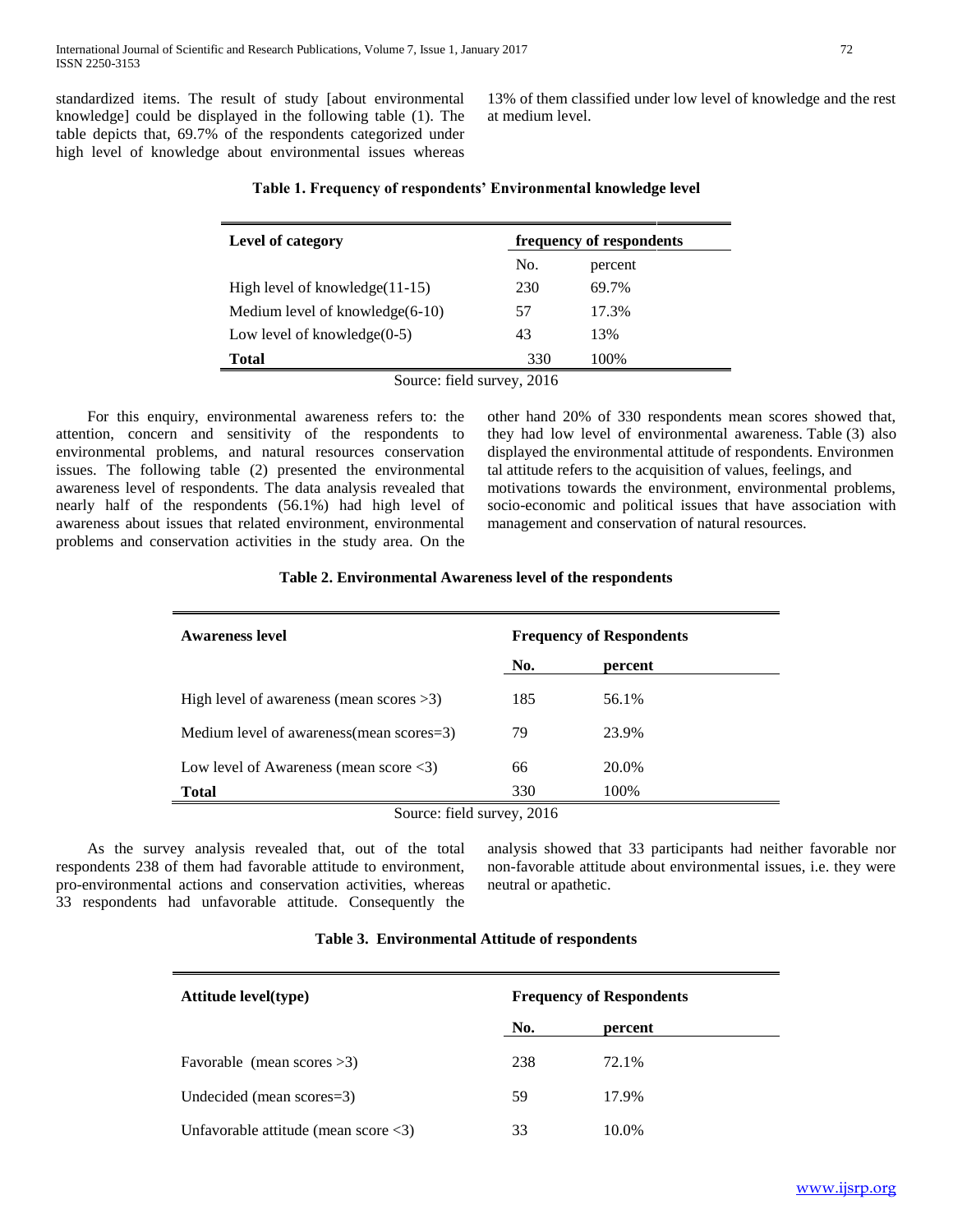| m<br>Total |  | າາດ<br>JJV | '00% |  |
|------------|--|------------|------|--|
|            |  |            |      |  |

Source: field survey, 2016

 In general the study has shown that majority of the respondents in the study area had moderate and high level of knowledge, attitude and awareness about environment,

environmental problems and pro-environmental activities and actions. Similar to this study some research findings [10, 12, 13, 14, 15, 16] showed that majority of the participants had good attit ude, knowledge and awareness about global and local environme ntal issues as well as management systems & activities.

# **Comparison of Respondents' Environmental Knowledge, Awareness and Attitude (KAA)**

# **The difference in Environmental Knowledge, Awareness and Attitude (KAA) between genders**

 By assuming equal variance, there was no statistically significant difference in environmental knowledge result between male and female participants  $(t(328)=1.480,P=0.140,P>0.05)$ . The eta square,  $(\eta^2)$  value (0.0066) also reflected that there was very small relationship between the gender of respondents and their environmental knowledge, i.e their being male or female had about 0.66% effect on their score of environmental knowledge. The finding of [10] supported the current study result as gender had no significant impact on environmental

knowledge. Regarding the environmental awareness level score of respondents, the two independent sample t-test revealed that, there was no statistically significant deference between female and male participants n(t( 328)= -1.492,P=0.137,p>0.05). Similarly, the eta square  $(\eta^2)$  value showed that the gender of the respondents had very small effect on the awareness level of the respondents ( $\eta^2$ =0.0067, 0.67%). The study conducted on Iranian Students in Malaysian Universities found that, there was no significant difference observed in environmental awareness level between sex groups [12]. Moreover,[11] in their study concluded that gender is not a significant factor for environmental awareness level.

 Also there was no statistically significant difference in environmental attitude scores between the genders  $(t(328))$ = 0.301,p=0.764,P>0.05). Apart from the t-value, the eta square also showed that the effect of gender on respondents' environme ntal attitude was very small ( $\eta^2 = .0003$ ), among the total factors that affect the environmental attitudes of respondents. i.e., the gender of the respondents had merely 0.03% impact. In opposite of the result of this study, the research finding of [13] revealed that, girls had significantly favorable environmental attitudes than boys. Generally, from the analysis and t-test value we can conclude that, being male or female had no significant effect on the respondents' score of knowledge, attitude and awareness level about environment, environmental problems and related issues.

| Dependent variable | <b>Sex</b> | Mean  | Std. Deviation | t-value  | df  | p-value |
|--------------------|------------|-------|----------------|----------|-----|---------|
|                    | $F=36$     |       |                |          |     |         |
|                    | $m = 294$  |       |                |          | 328 |         |
| * Env. Knowledge   | male       | 10.56 | 3.28           |          |     |         |
|                    | female     | 9.69  | 3.58           | $-1.480$ |     | 0.140   |
| Env. Awareness     | male       | 49.01 | 11.93          |          |     |         |
|                    | female     | 45.86 | 12.27          | $-1.492$ |     | 0.137   |
| Env. Attitude      | male       | 51.99 | 9.08           |          |     |         |
|                    | female     | 52.47 | 9.08           | 0.301    |     | 0.764   |

**Table 4. Independent sample test for comparing of environmental KAA\* among gender group**

\*Evn. =environmental, KAA\*=Knowledge, Awareness and Attitude Source: field survey, 2016

## **Comparison of KAA between age groups**

 Age is one of the important factors that determine the environmental literacy and behavior of people in a particular area. In table (5) below one way ANOVA was used to determine the difference between age groups of respondents with respect to environmental knowledge, awareness and attitude. The analysis showed that there was statistically significant difference in enviro nmental knowledge and awareness level among different age gro ups  $(F_{(2,327)}=9.132, P=0.000, P<0.01)$  and  $(F_{(2,327)}=9.229, P=0.000, P<0.01)$ P<0.01) respectively. The study undertaken [12] also showed that there was a significant difference at the  $p<0.05$  level in environmental awareness scores of respondents based on their age level  $[F_{(2,491)}=7.158, P=0.001]$ . Regarding attitude, the study showed that there was no statistically significant difference in total score environmental attitude within the different age groups of respondents  $(F(2,327)=0.660,P=0.518,P> 0.05)$ . This finding is found to be inconsistent with [12]; which showed very small statistical difference between environmental attitude within the different age groups of respondents  $(F_{(2, 513)}=3.158, p=0.043)$ .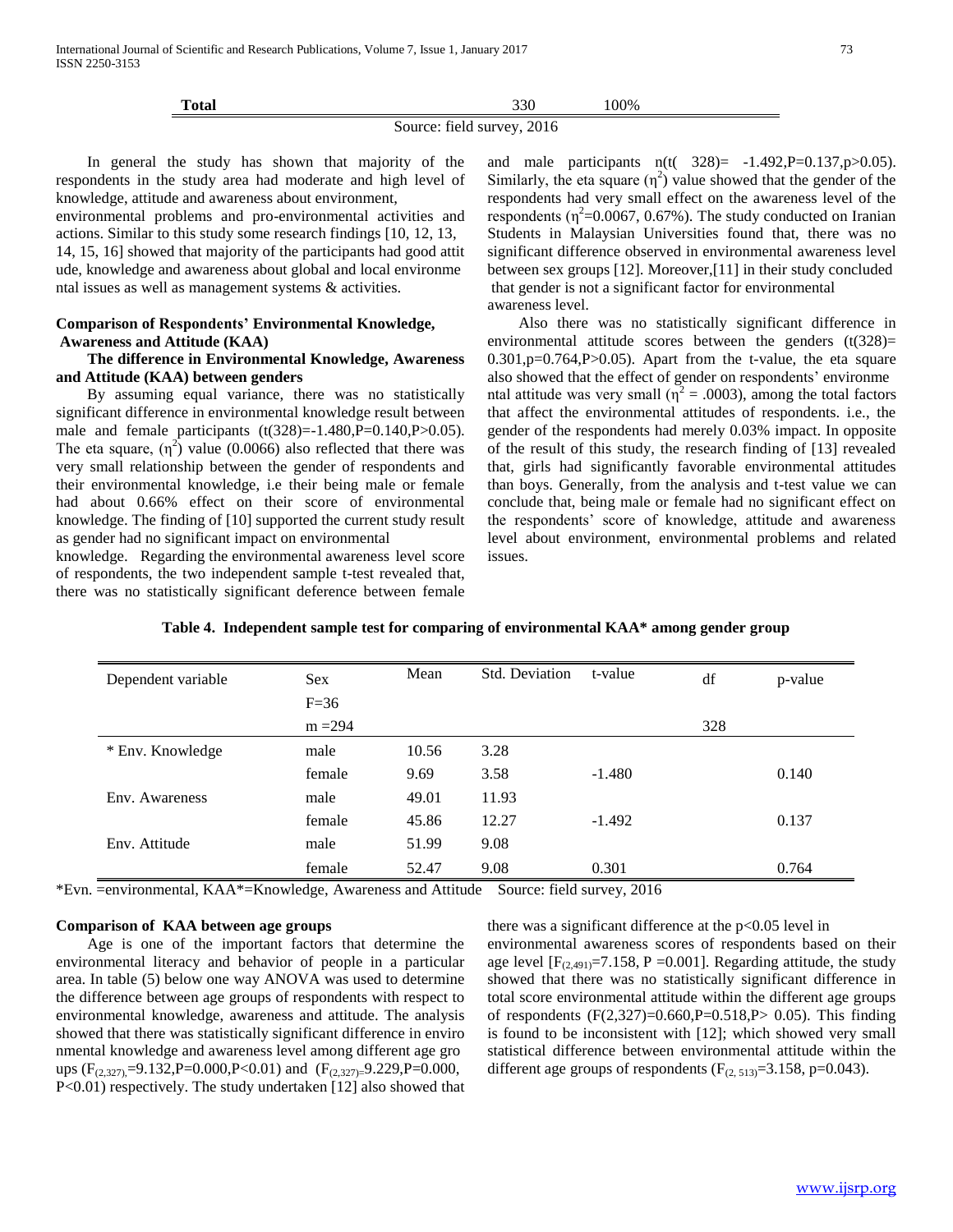| Dependent<br>Variables |                                                 | Sum of<br>Squares                     | Df              | Mean<br>Square        | F     | Sig.      |
|------------------------|-------------------------------------------------|---------------------------------------|-----------------|-----------------------|-------|-----------|
|                        | <b>Between Groups</b>                           | 192.1298                              | 2               | 96.0650               | 9.132 | $0.000*$  |
| Env. Knowledge         | Within Groups                                   | 3440.004                              | 327             | 10.51990              |       |           |
|                        | Total                                           | 3632.133                              | 329             |                       |       |           |
| Env. Awareness         | <b>Between Groups</b><br>Within Groups<br>Total | 2524.7960<br>44730.2009<br>47254.9969 | 2<br>327<br>329 | 1262.3980<br>136.7896 | 9.229 | $0.000*$  |
|                        | <b>Between Groups</b>                           | 108.7419                              | 2               | 54.371                | 0.660 | $0.518**$ |
| Env. Attitude          | Within Groups                                   | 26950.664                             | 327             | 82.418                |       |           |
|                        | Total                                           | 27059.4060                            | 329             |                       |       |           |
| $*P<0.01$ .            | **P>0.05                                        | Source: field survey, 2016            |                 |                       |       |           |

|  |  |  | Table 5. ANOVA for comparing KAA between age group |
|--|--|--|----------------------------------------------------|
|--|--|--|----------------------------------------------------|

 The Post-hoc multiple mean comparison by Tukey test (HSD) showed that, there was significant difference in total scores of environmental knowledge between the age groups 20- 35(M=11.39, ±SD=3.147) and >55(M=9.18, ±SD=3.643), and 36-55(M=10.46, ±SD=3.127) and >55. Similarly, the HSD test also indicted that, there was significance difference in mean score of environmental awareness level along with different age groups of respondents except the age between 36-55 and >55 at 0.05 significance level. The respondents with in age 20- 35(M=52.65) had better environmental awareness mean score than respondents that had age between36-55 (M=47.85) and the age above 55(M=45.91). Generally, form the analysis one can conclude that the mean score environmental knowledge and level of awareness significantly affected by the age level of respondents. That is, the younger the respondents were better than the aged one in knowledge and awareness about of environmental problems, possible causes and responsibilities in the conservation of environment/natural resources/ in the study area.

## **Comparison of KAA between different Educational groups of respondents**

 As many empirical research and scientific explanations have pointed that educational status plays very crucial and

indispensable role on the environmental behaviour of people. Educational status of local community helps to understand and synthesis environmental problems, and associated causes from scientific point of view and to have interest (positive response) for environmental management activities as well as to use the environmental elements in a sustainable manner. The following table (6) displayed the effect of educational status of respondents on environmental knowledge, awareness and attitude.

|  |  |  | Table 6. ANOVA for comparing KAA among different educational status of respondents |  |  |
|--|--|--|------------------------------------------------------------------------------------|--|--|
|  |  |  |                                                                                    |  |  |

| Dependent      |                       | Sum of      |        | Mean                       |        |           |
|----------------|-----------------------|-------------|--------|----------------------------|--------|-----------|
| Variables      |                       | Squares     | $df^*$ | Square                     | F      | Sig.      |
|                | <b>Between Groups</b> | 810.464     |        | 270.155                    | 31.212 | $0.000**$ |
| Env. Knowledge | Within Groups         | 2821.669    |        | 8.655                      |        |           |
|                | Total                 | 3632.133    |        |                            |        |           |
|                | <b>Between Groups</b> | 3364.839    |        | 1121.613                   | 8.331  | $0.002**$ |
| Env. Awareness | Within Groups         | 43890.158   |        | 134.632                    |        |           |
|                | Total                 | 4725.597    |        |                            |        |           |
|                | <b>Between Groups</b> | 841.243     |        | 280.414                    | 3.487  | $0.016**$ |
| Env. Attitude  | Within Groups         | 26218.163   |        | 80.424                     |        |           |
|                | Total                 | 27059.4060  |        |                            |        |           |
|                | * df $(3,326)$        | ** $P<0.05$ |        | Source: field survey, 2016 |        |           |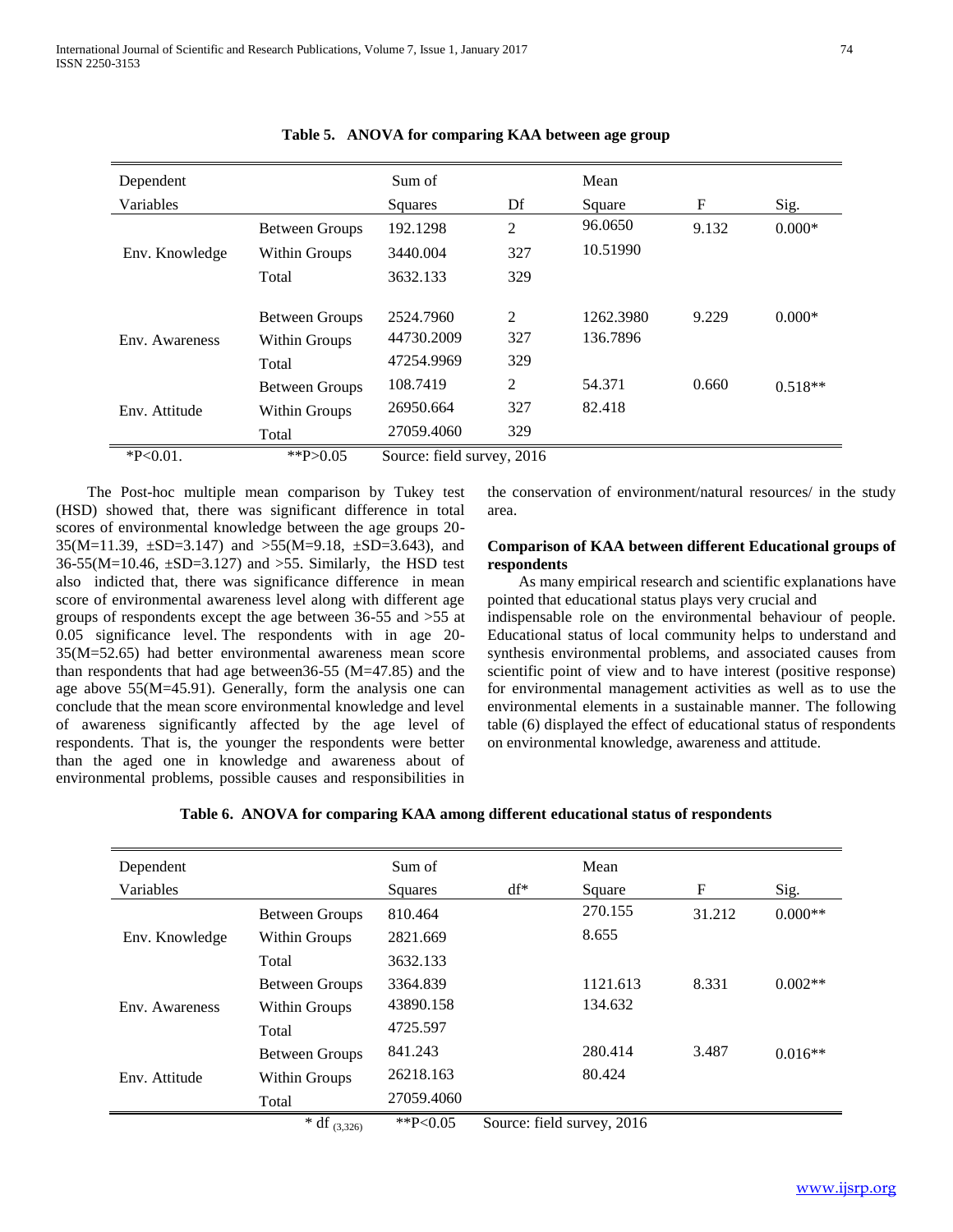From the one way ANOVA in the above table (6), we could infer that educational status of the participants of this study had statistically significant influence on respondents' level of enviro nmental knowledge  $(F_{(3,326)}=31.212,P=0.000,P<0.05)$ . Also the analysis was resulted in there was statistically significant differen ce for the total scores environmental awareness level  $(F_{(3,326)}=8.3$ 31,P=0.002,P<0.05) and environmental attitude( $F_{(3,326)}=3.487$ , P=0.016,P<0.05) for different educational levels of respondents.

 In order to determine the effect of each educational category level on respondents' environmental knowledge, attitude and awareness, HSD test was applied. Therefore, from the HSD test result one can conclude that, there was statically significant difference in environmental knowledge among the educational categories: (illiterate (M=9.05, ±SD=3.485) and elementary  $(M=11.77, \pm SD=2.355)$ , illiterate and secondary  $(M=13.52,$ ±SD=1.662), elementary and secondary, elementary and adult education( $M=8.41$ ,  $\pm SD=3.242$ ). This indicates that, respondents, the higher in educational status were the more knowledgeable in environmental issues. However the analysis showed that, the adult education contribution was very small, even the illiterate individuals had better environmental knowledge than those who had adult education status. This might be due to, lack of integration and incorporation of environmental issues and education in the adult education curriculum and programs. It may be also the shortage of the allocated time and delivery problems. Generally, the analysis showed that environmental knowledge of the community highly affected by the respondents' educational status. The higher educational level of respondent was the better knowledgeable in environment, environmental problems and related issues.

The Post hoc analysis, HSD test pointed that the environmental awareness level of the respondents had significant difference among different educational categories of respondents. For example total mean scores of awareness level of respondents who had secondary school education  $(M=59.05, \pm SD=7.645)$ was significantly different from respondents who had element education (M=49.76,  $\pm$ SD=10.884) and adult education (M=44,  $\pm$ SD=10.386). From this we can understand that the respondents that had relatively higher educational status had good concern, interest and they were sensitive to environmental problem and related issues. Unlike knowledge and awareness level, there was no statistically significance difference in environmental attitude expect those who had secondary education with illiterate individuals.

 The researcher also attempted to assess the difference in environmental literacy among respondents those had and didn't have access of information about environmental issues. The study revealed that, out of 330 samples, 62% of them had access of information from different sources [like kebeles' leaders, Development Agents, schools, radio and other informal sources], even though it was not sufficient. There was statistically significant difference on score of environmental knowledge among respondents had and had no access of information about environmental issues  $(t(328)=4.523, P<0.01)$ . The mean score of those who had and had no access of information was 12.27 and 8.59 respectively. Similarly, there was significant difference in score of environmental awareness among the respondents who had and had no access of information (t  $(328)=3.482$ ,  $P<0.05$ ).

The mean score of respondents had access of information was 52.15 and 45.89 was the mean score of respondents that didn't have access. However, the independent T-test showed that, there was no significant difference in score of environmental attitude among respondents who had and didn't have access of en vironmental information (t(328)=1.736,P>0.05).In conclusion, the educational level of respondents and access to information had their own significant contribution on the environment knowl edge, awareness in particularly and environmental behavior of respondents in general. Similarly, [14] conducted a survey to measure environmental perception, knowledge, awareness, and attitude of educated and community groups in Jakarta, Indonesia, and they concluded that educated groups demonstrated higher levels of knowledge, awareness, and attitudes regarding global and local environmental issues than the illiterate community.

#### IV. CONCLUSION AND RECOMMENDATION

 Assessment of environmental literacy level of farmers is very crucial for sustainable use of natural resources; conservation of biodiversity and restoring of degraded lands in rural areas of Ethiopia. It can be also basic input to develop and implement participatory sustainable environmental conservation systems and campaigns. In line these; this study was carried out to measure the environmental knowledge attitude and awareness of farmers in Chencha Woreda, South Ethiopia. The study revealed that more than half of the surveyed farmers had moderate and high level of knowledge and awareness and favorable attitude for environment and pro-environmental activities. The study also found that the socio-demographic variables had its own influence on respondents' understanding, belief and perception to global and local environmental issues. The younger and the educated respondents had better knowledge, and awareness about environ ment and related issues. Moreover, the accessibility of education and information had its own contribution to the environmental literacy of respondents. Respondents that had access of environm ental information had better score in environmental knowledge and awareness than those who didn't have access. Accessibility and provision of quality environmental information or education has indispensable contribution to improve the environmental literacy of farmers. However, the respondents of this study had no access of sufficient information about environmental issues. It is assumed that, improving environmental literacy level of farmers is an effort for sustainable use of natural resources. Ther efore to improve the community's environmental knowledge, attitude and awareness, the Government, Development Agents, NGOs and others should work together and support the provision of environmental education programs in the study area. In addition, efforts of all stakeholders should focus on improving the community's environmental education through training, conference, extension services, and mass Medias. Finally, environmental literacy level of farmers in Ethiopia has not yet studied and documented. Therefore, researchers are requested to conduct their research on these aforementioned issues in different part of the country.